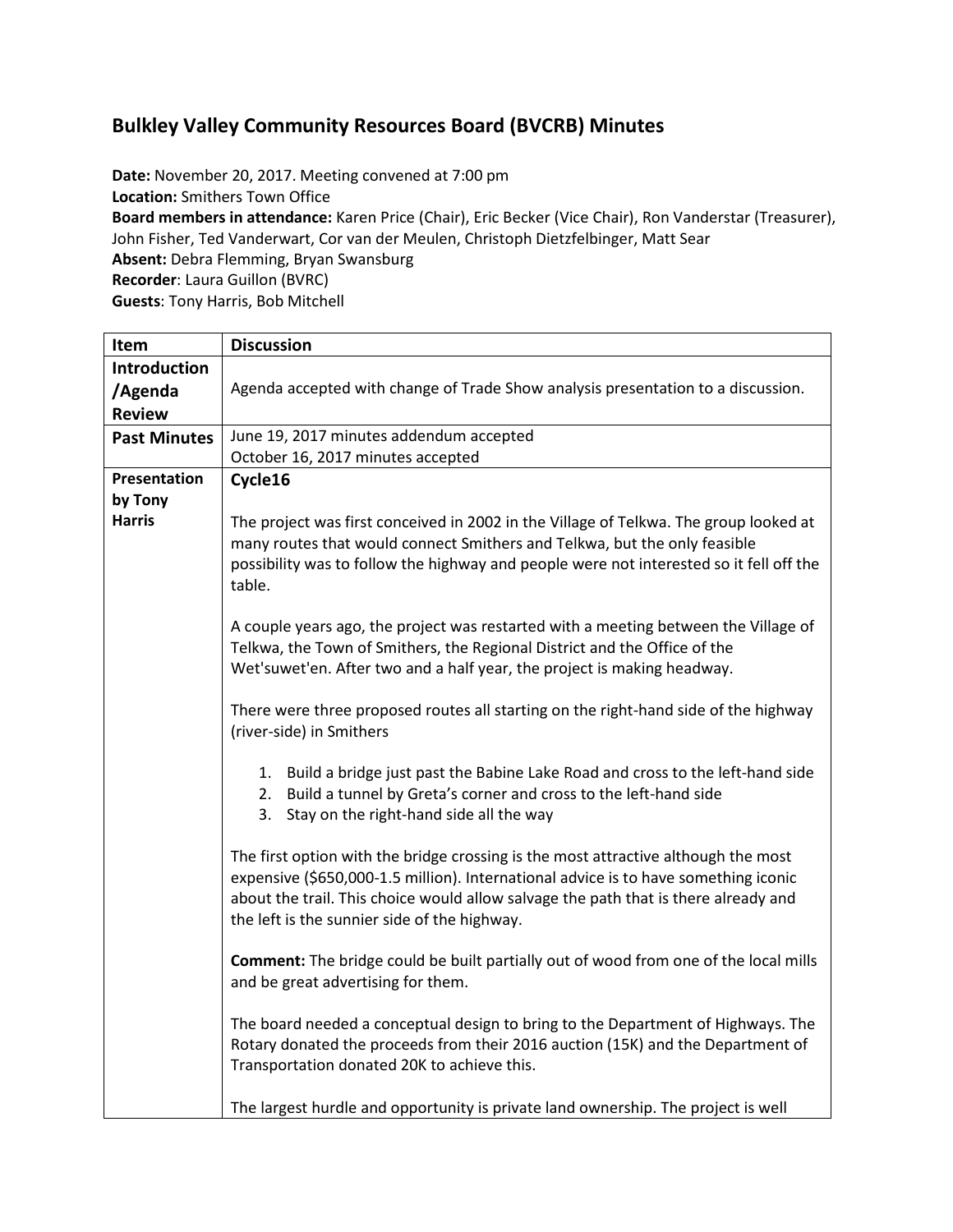|                         | supported with a membership of 700 in Cycle16. There are a few hold outs from                                                                                                                                                                                                                                                                                                                                                                                                                                                                                                                                                                              |  |  |  |  |
|-------------------------|------------------------------------------------------------------------------------------------------------------------------------------------------------------------------------------------------------------------------------------------------------------------------------------------------------------------------------------------------------------------------------------------------------------------------------------------------------------------------------------------------------------------------------------------------------------------------------------------------------------------------------------------------------|--|--|--|--|
|                         | property holders and the board hopes to build trust and relationships over time.                                                                                                                                                                                                                                                                                                                                                                                                                                                                                                                                                                           |  |  |  |  |
|                         | The Par 3 golf course owner is very supportive and offered to have the trail follow<br>the riverfront instead of climbing the hill along the highway out of Smithers.<br>However, the trail would need to be owned by the Regional District which is<br>unattractive to them due to the risk of flooding. The board is currently looking into<br>moving the trail up and are hopeful to find a path along Laidlaw road. The project is<br>being split into three parts which may be accomplished in different timeframes:<br>Smithers to Laidlaw, Laidlaw to the Bridge and the Bridge to Telkwa.                                                          |  |  |  |  |
|                         | Cycle16 just received a grant from BC Healthy Living for 60K for a detailed<br>engineering plan. The trail would be a paved 3 meter wide trail primarily for<br>commuting. It would be great for road bikes as there is nowhere to ride one in town<br>now. The trail would also support those with mobility scooters, rollerblading and<br>cross-country ski training.                                                                                                                                                                                                                                                                                    |  |  |  |  |
|                         | Question from the BVCRB: Does the Cycle16 board have a variety of members from<br>different areas?                                                                                                                                                                                                                                                                                                                                                                                                                                                                                                                                                         |  |  |  |  |
|                         | Answer: There is a good mix, although they are missing a person with a business<br>perspective on the board.                                                                                                                                                                                                                                                                                                                                                                                                                                                                                                                                               |  |  |  |  |
|                         | The entire project is estimated to cost 5.5 million. The success or failure of this<br>project will be a reflection of the community. There are many of these trails going in<br>around the country. The next step is to put all the information into a package for the<br>Regional District to review and if they say yes, the board can then look for funding.                                                                                                                                                                                                                                                                                           |  |  |  |  |
|                         | Cycle16 is asking nothing from the CRB, just keeping posted                                                                                                                                                                                                                                                                                                                                                                                                                                                                                                                                                                                                |  |  |  |  |
| Ongoing<br><b>Items</b> | <b>Spruce Bark Beetle subcommittee formation</b>                                                                                                                                                                                                                                                                                                                                                                                                                                                                                                                                                                                                           |  |  |  |  |
|                         | The CRB is not sure what the agenda is for this subcommittee. Is it tasked to figure<br>out strategies to manage the beetle without impacting our objectives? Strategy will<br>be to wait until someone asks for review of a plan for infestation of landscape<br>corridors and COREs. These areas have already had a round of harvesting to combat<br>Mountain Pine Beetle and further action could push harvesting constraints beyond<br>the threshold of what has been agreed. Some areas have already exceeded<br>thresholds.                                                                                                                          |  |  |  |  |
|                         | It sounds like it is getting to a crunch point and there will be pressure to change how<br>we manage them. This is a two-tiered issue and does not just take into account a<br>basic percentage, structure and function need to be maintained. A matrix was<br>developed when landscape plans were developed. The idea would be strategic<br>planning to keep the percentage consistent across the area. This is a contentious<br>point – most plans brought in don't take that into account. Most look at the whole<br>area and percentage as a whole and end up overcutting sections while not touching<br>others (borrowing equity from some sections). |  |  |  |  |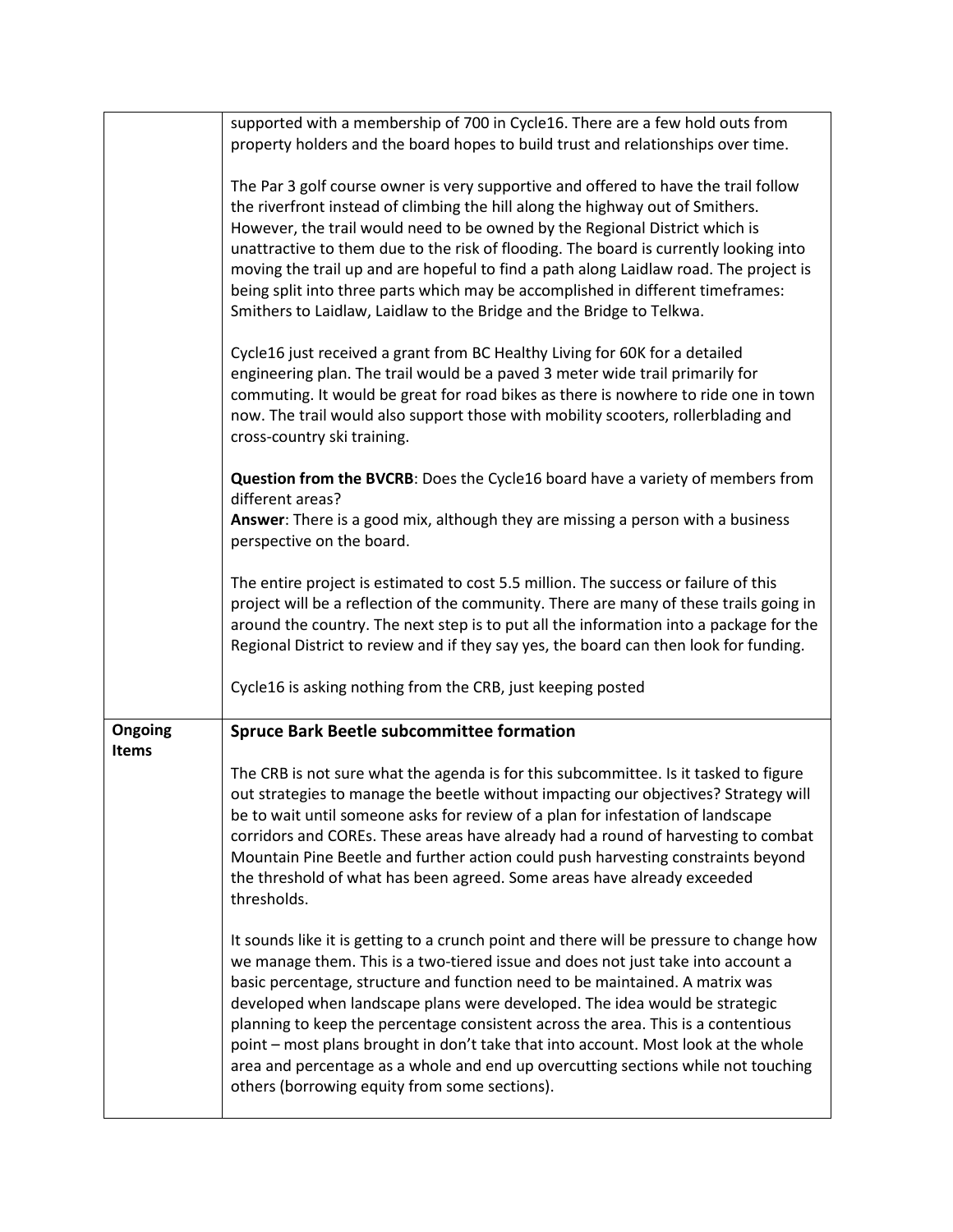Anywhere you measure the width of the landscape corridor, there needs to be at least 70% mature, so cutblocks should be distributed. The original intention was to allow creativity in planning and it is up to the forester to make that call.

A challenge now is that corridors are spatially designed, but creative blocks can still be designed.

With no monitoring, what is effective? A BWMT project looked at exactly this using three indicators: forest structure, lichens and birds. This project found that deciduous trees are not regenerating as expected and this affects the lichen and bird populations.

How this has been done is not a question for this board. We are not charged with changing the forest practices act, but with maintaining the intent of the LRMP.

Ron, Karen and Matt have volunteered for the subcommittee. They have a wealth of specialized knowledge to discuss these issues and can present to the board when needed. The mandate will be when a project or operation is proposed deviates from the standard operation plan of the LRMP, the board will review whether that is the best plan. The board cannot get involved with strategy or make decisions, only test a plan against the intent of the LRMP and give recommendations back.

There is concern in Quick currently about an infested area. Any work on the infestation still has to meet the LRMP. If people are concerned, they can come to a meeting and voice those concerns. BC Timber Sales is involved in that area, they could come to a meeting to talk about it

No actions at moment.

#### **Trade Show Discussion**

The report has been sent around; there are no questions. An interesting result is that there is no large change in values after 20 years, so we don't need to update the LRMP. Although the values are the same, the land will be changing due to climate change. These changes will be unpredictable, although we should expect increased variability (e.g. heavy rainfall followed by drought).

Forestry is already seeing the impact with infestations. Usually we see sporadic infestations with one species at a time, but now we are hit with many. Trees can grow with the changes, but the other elements that take advantage (frost damage, insects/disease, fires) have an impact. We are very monoculture oriented – put ourselves at risk. The Valley naturally has diversity in tree species so there is some inherent resilience.

**Action:** The board is interested in a presentation on what climate change will bring and what the province will be doing to mitigate effects.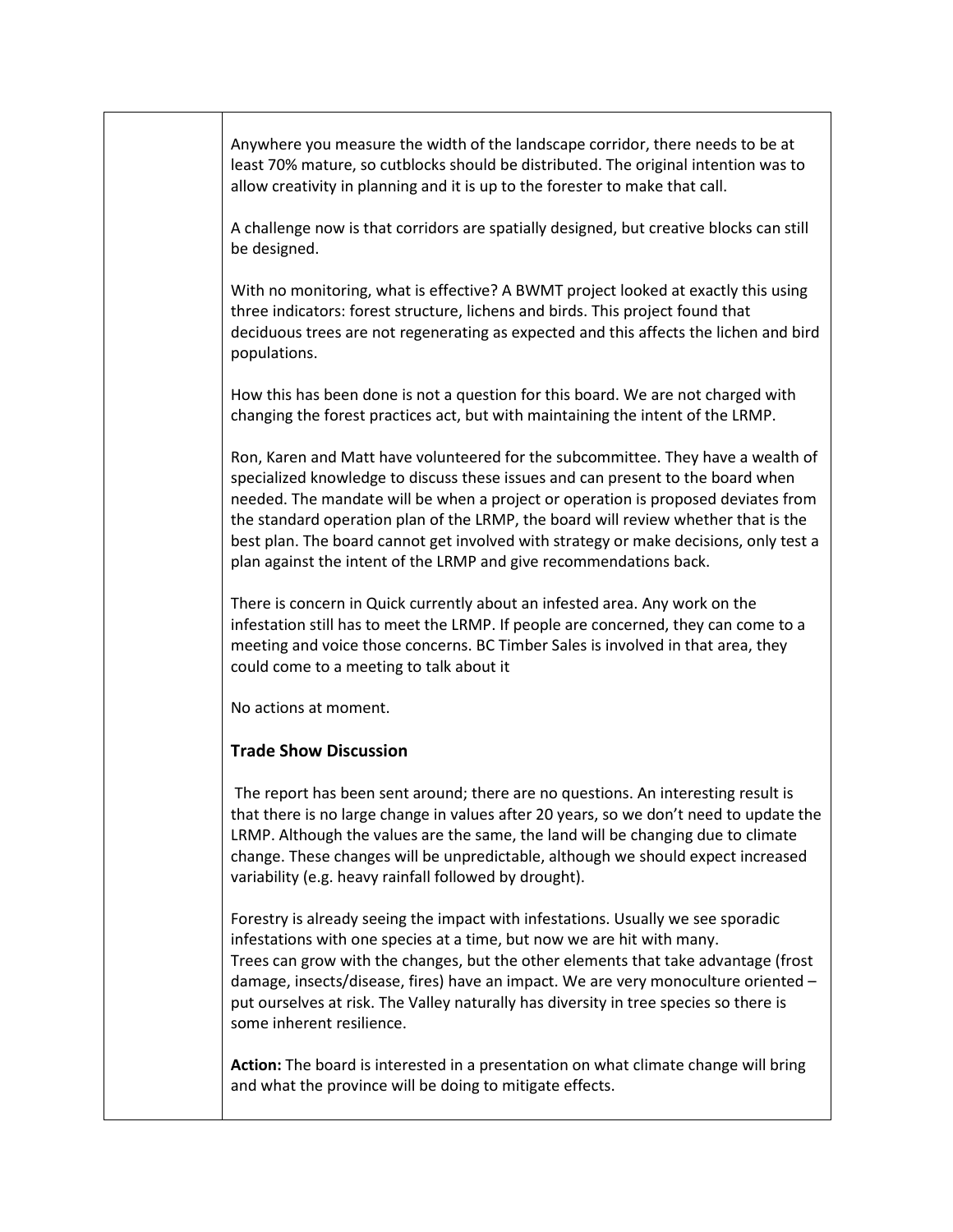### **Higher Level Plan Order report questions**

The HLPO is what was taken from the LRMP and made legal, particularly the spatial objectives. It is appreciated that PIR also included items that were not legally required. Many items in the LRMP were not made legal, so they aren't included. BC Timber Sales and the Wetzinkwa Community Forest also use the HLPO. This helps the foresters write site plans. They need to be able to point to something that shows are meeting objectives to justify the plan**.**

The board thought the report was thorough and any questions were answered at the time.

### **Air Quality**

The board has heard the rules have changed around venting in the last year. However there is a local Smoke Management Plan for the Bulkley that all licencees have signed onto that goes above and beyond provincial rules.

**Action:** Ask Ben Weinstein about venting rules

Does the recent sale of Newpro affect how the board views their applications on venting?

**Action:** Cultivate relationship with Newpro and ask about air quality plans.

### **Funding**

Overview: There is \$1700 from Wetzinkwa Community Forest specifically for public liaison with no deadline and \$5000 from the MOF for all activities that needs to be invoiced for by the end of March.

**Action:** Prepare an invoice to the MOF for all core activities from September to June

The board needs to discuss where to use the money. After core expenses, we should have ~3k left. The project can take place after March, as long as we have an idea.

**Action:** Everyone come up with ideas on how to use the funding.

The BVRC manages the CRB finances and the management fund is depleted.

**Action:** Treasurer will write a cheque from the general account for \$1000 to replenish.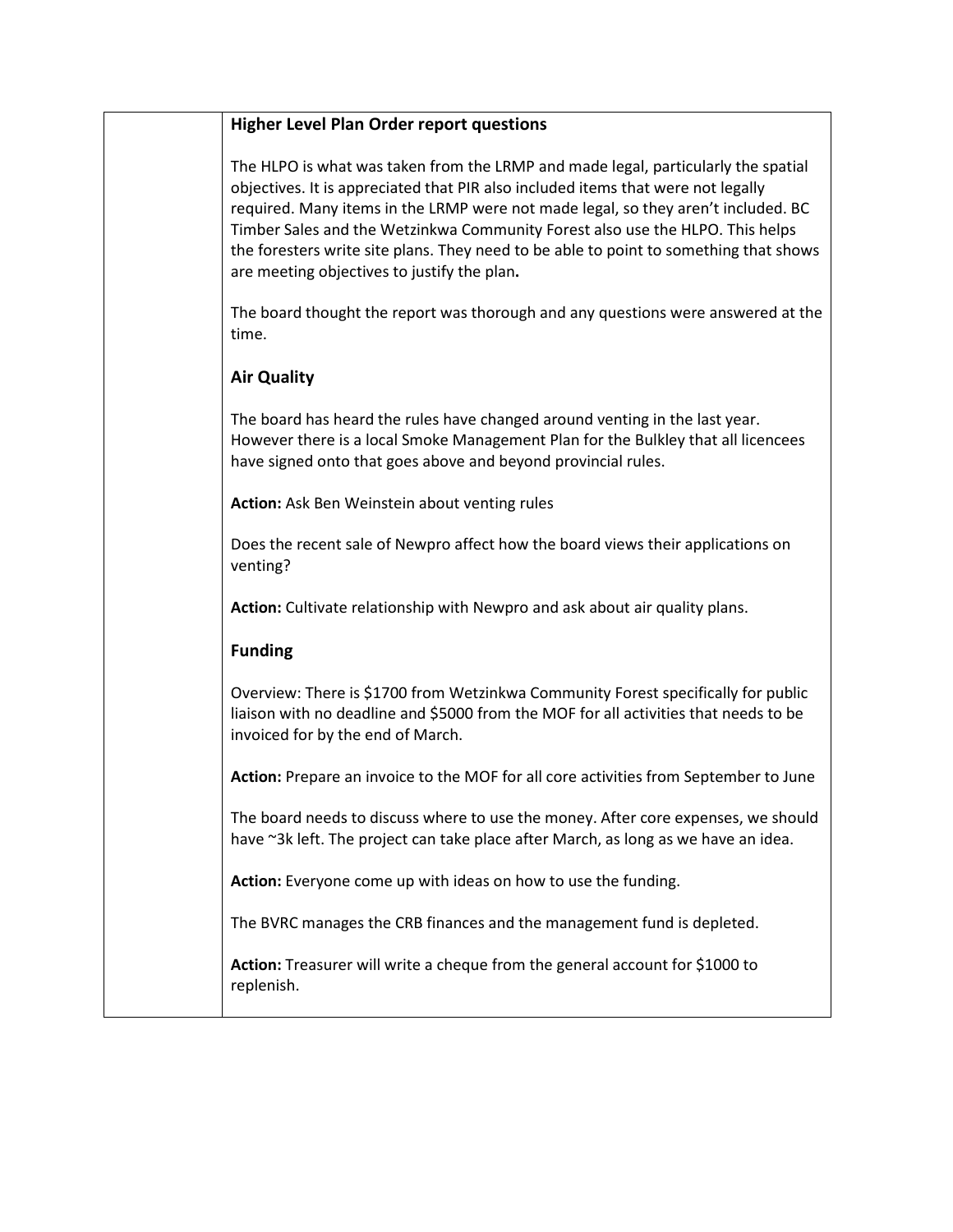| <b>New Business</b> | <b>Canfor activity in Reiseter area</b>                                                                                                                                                                                                                                                                                                                                                                                                |  |  |  |
|---------------------|----------------------------------------------------------------------------------------------------------------------------------------------------------------------------------------------------------------------------------------------------------------------------------------------------------------------------------------------------------------------------------------------------------------------------------------|--|--|--|
|                     | Item 1 - Visual Concern                                                                                                                                                                                                                                                                                                                                                                                                                |  |  |  |
|                     | There are two very large blocks affecting visual quality. Pictures of the cutblocks<br>have been sent to board members.                                                                                                                                                                                                                                                                                                                |  |  |  |
|                     | It is tough to comment on them. The concern is that some members feel the limits<br>may have been exceeded. Another member said it is difficult to comment without<br>reviewing the assessment done.                                                                                                                                                                                                                                   |  |  |  |
|                     | Discussion on what Visual quality is all about: Visual quality objectives (VQO)                                                                                                                                                                                                                                                                                                                                                        |  |  |  |
|                     | For a given landscape with a visual quality objective, there are limits on the visible<br>size of a disturbance based on that objective in the range of 7-15% of the visible size<br>of the landform it's located on. Additionally the blocks must keep natural lines and<br>fit the landscape.                                                                                                                                        |  |  |  |
|                     | A forester does an assessment to demonstrate they have checked visual quality (3D<br>modeling). A board member has asked Canfor/Lowell Johnson for the modelling and<br>they said they don't have it ready yet, but this should have been done before. There<br>is concern about what the next blocks will look like. Can they bring us the plans<br>before they cut?                                                                  |  |  |  |
|                     | Item 2 - 50,000 m3/year Reisieter SMZ 2 Volume Limit for Telkwa High Road:<br>The biggest issue is with the licensee asking for forgiveness rather than permission.<br>The proponent should come in advance and present their plan so the board can<br>review it and come back with recommendations.                                                                                                                                   |  |  |  |
|                     | Canfor/ Lowell Johnson faced issues that delayed cutting and have decided to haul<br>more in the two years they have left in the licence. The board feels that things don't<br>always work out and agreements should stay constant.                                                                                                                                                                                                    |  |  |  |
|                     | A member discussed with the issue with an MOF employee and they would have<br>been willing to extend the licence if they were asked, but no one asked.                                                                                                                                                                                                                                                                                 |  |  |  |
|                     | Some members feel that they should not have ignored limits and agreements in<br>place no matter the difficulties. This issue affects the LRMP. One member noted that<br>the previous licensee has always managed to stay within the limits, the concern is<br>with the new operator.                                                                                                                                                   |  |  |  |
|                     | Discussion on licensee operating areas:<br>In the past, a consensus agreement (not legally binding) was made between the<br>licensees on who would operate where. There are big problems provincially with<br>people logging in others areas as licences are volume based, not area based. The<br>government issues licences for volume and the company needs to work out where to<br>take it. A matrix was built and everyone agreed. |  |  |  |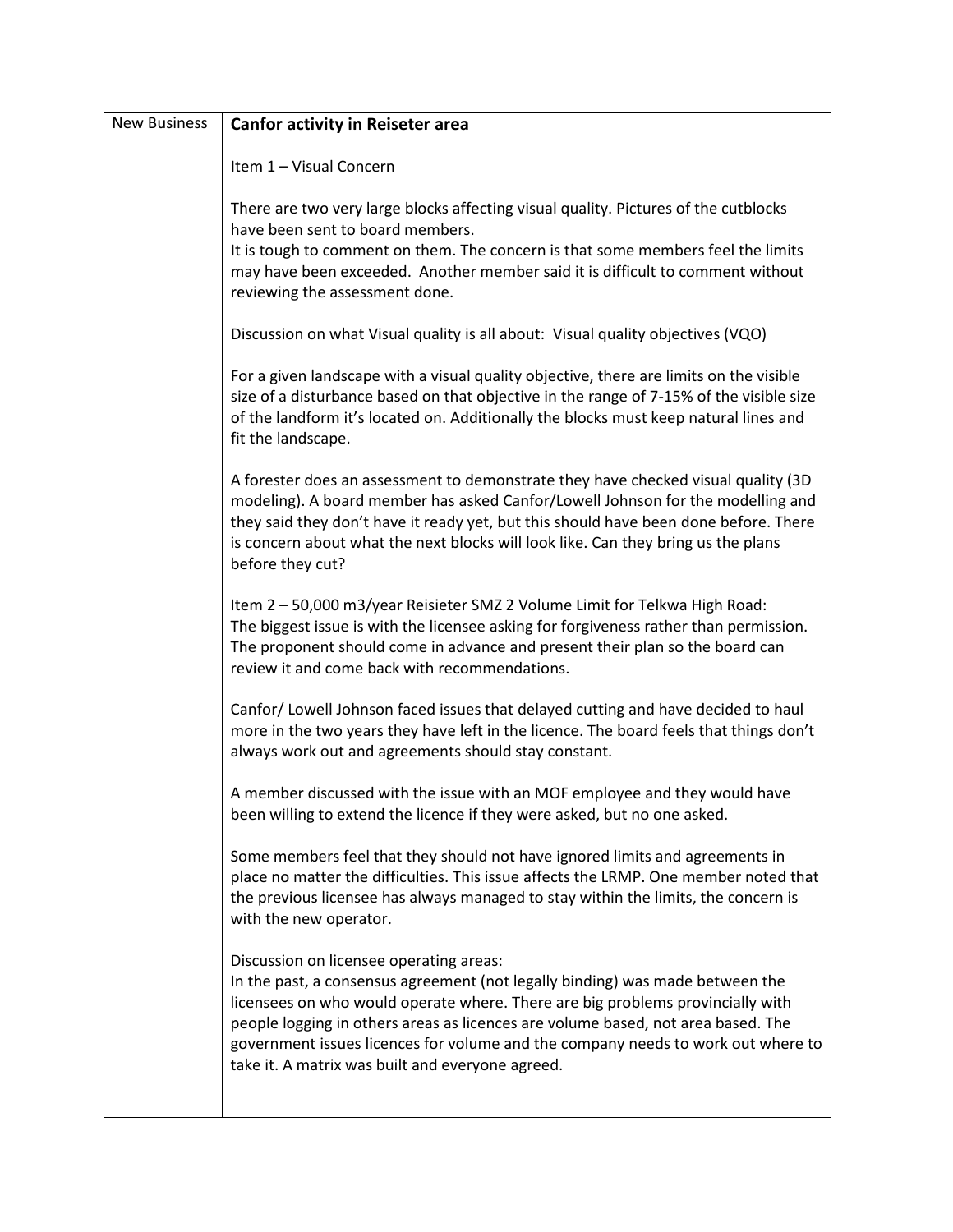It was pointed out that the government in 2003 under "Bill 28" (Forestry Revitalization Act) took back volume (Annual allowable cut) from all major licensees. The purpose was to increase the amount of volume competitively bid on the open market to set stumpage rates in response to the Softwood lumber dispute, and to provide an apportionment of AAC for the government to use in reconcillation efforts with First Nations. The Lowell Johnson License is partly due to volume awarded to the Morricetown (Wiset) Band. When this license was established, PIR voluntarily gave up the area to facilitate the new license. An agreement was struck to allow the orderly transfer of operations in the Reiseter from PIR to Lowell Johnson, while being mindful of the 50,000 m3 requirement.

When woodlots are established they become area tenures and are removed from the TSA. Technically the MOF should be sorting this out.

**Question to the board**: before the agreement for the 50 thousand that road used to be worse; has it improved since then? Has work been done to the road such as brushing corners, crush placement and realignments that partially address the safety concern? **Answer:** there have been minimal improvements to the road.

A member expressed that they should try to honor the 50 thousand limits in the agreement for traffic on the road. This is part of the LRMP and they are in breach. This is the first time this has happened. They went over 50 thousand this year and plan to do it next year. The wood being hauled is not from the Reiseter area from the agreement, but the safety on the road is an issue regardless.

It was pointed out that the 50,000 m3 requirement, technically applies to the SMZ 2 only, which is a portion of the entire Reiseter Area. It is felt that the residents of the High Road feel that the 50,000 m3 applies to volume hauled on the Highroad from the 9000 road.

There is a plan to mitigate safety concerns that was presented last meeting. However, a board member pointed out that trucks have been observed to be running during the same time as the bus which was not supposed to happen according to this plan. Canfor did say at last meeting they would be investigating this.

**Action:** The Board will write two letters to MOF. One about a high volume of traffic on the road and another about visual quality. There are concerns and the CRB would like it to be checked. Christophe will do a first draft of both letters and circulate to board for comments

#### **Report from a meeting with the Minister**

Doug is very supportive and he was involved in formulating the first LRMP. He thinks the CRB is useful and wants to keep us funded. There will be a better idea of funding in January.